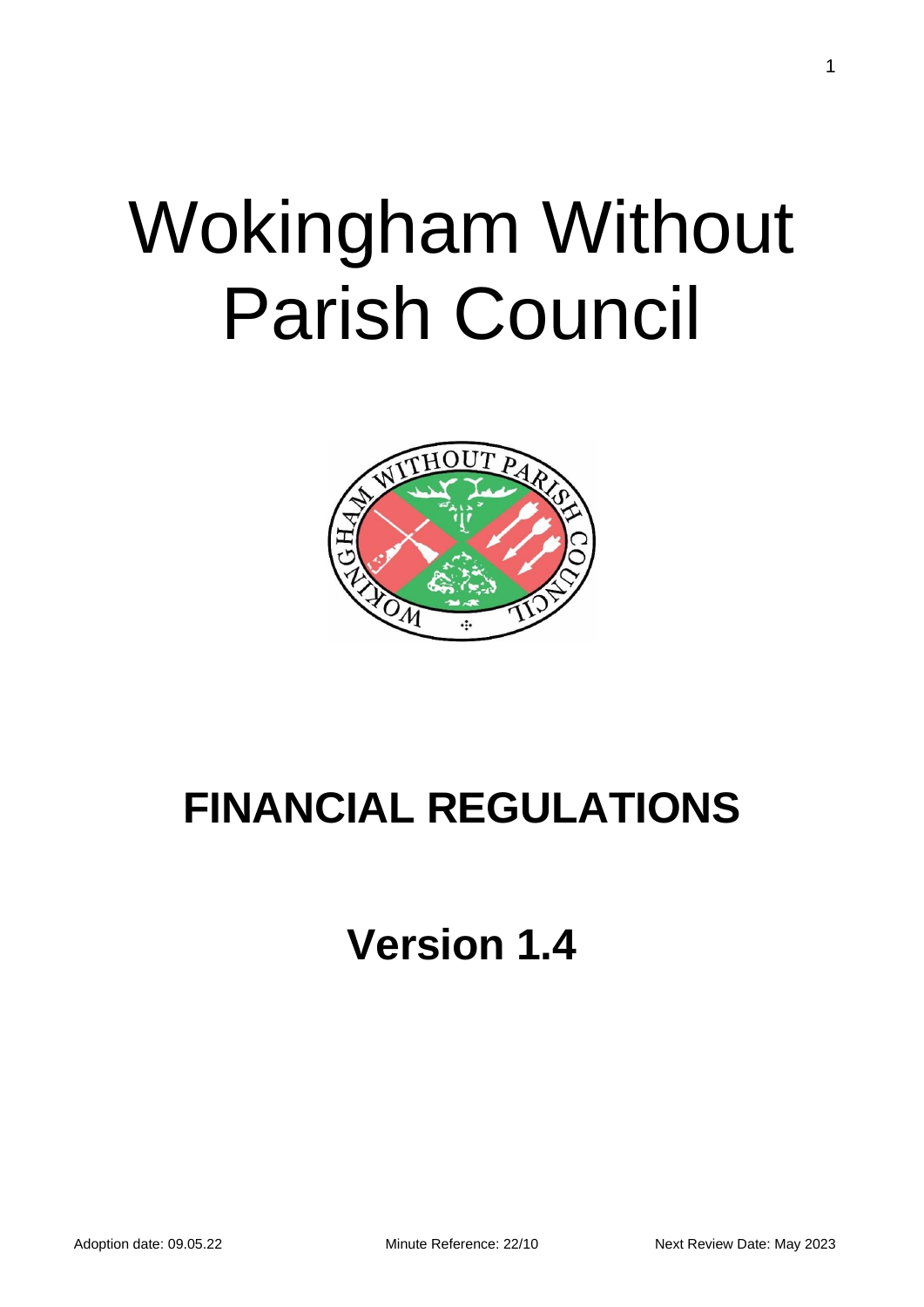# **INDEX**

| 1.              |                                                             |  |
|-----------------|-------------------------------------------------------------|--|
| 2.              |                                                             |  |
| 3.              |                                                             |  |
| 4.              |                                                             |  |
| 5.              | BANKING ARRANGEMENTS AND AUTHORISATION OF PAYMENTS 7        |  |
| 6.              |                                                             |  |
| 7 <sub>1</sub>  |                                                             |  |
| 8.              |                                                             |  |
| 9.              |                                                             |  |
| 10.             |                                                             |  |
| 11.             |                                                             |  |
| 12.             | PAYMENTS UNDER CONTRACTS FOR BUILDING OR OTHER CONSTRUCTION |  |
| 13.             |                                                             |  |
| 14.             |                                                             |  |
| 15.             |                                                             |  |
| 16.             |                                                             |  |
| 17 <sub>1</sub> |                                                             |  |
| 18.             | SUSPENSION AND REVISION OF FINANCIAL REGULATIONS (current   |  |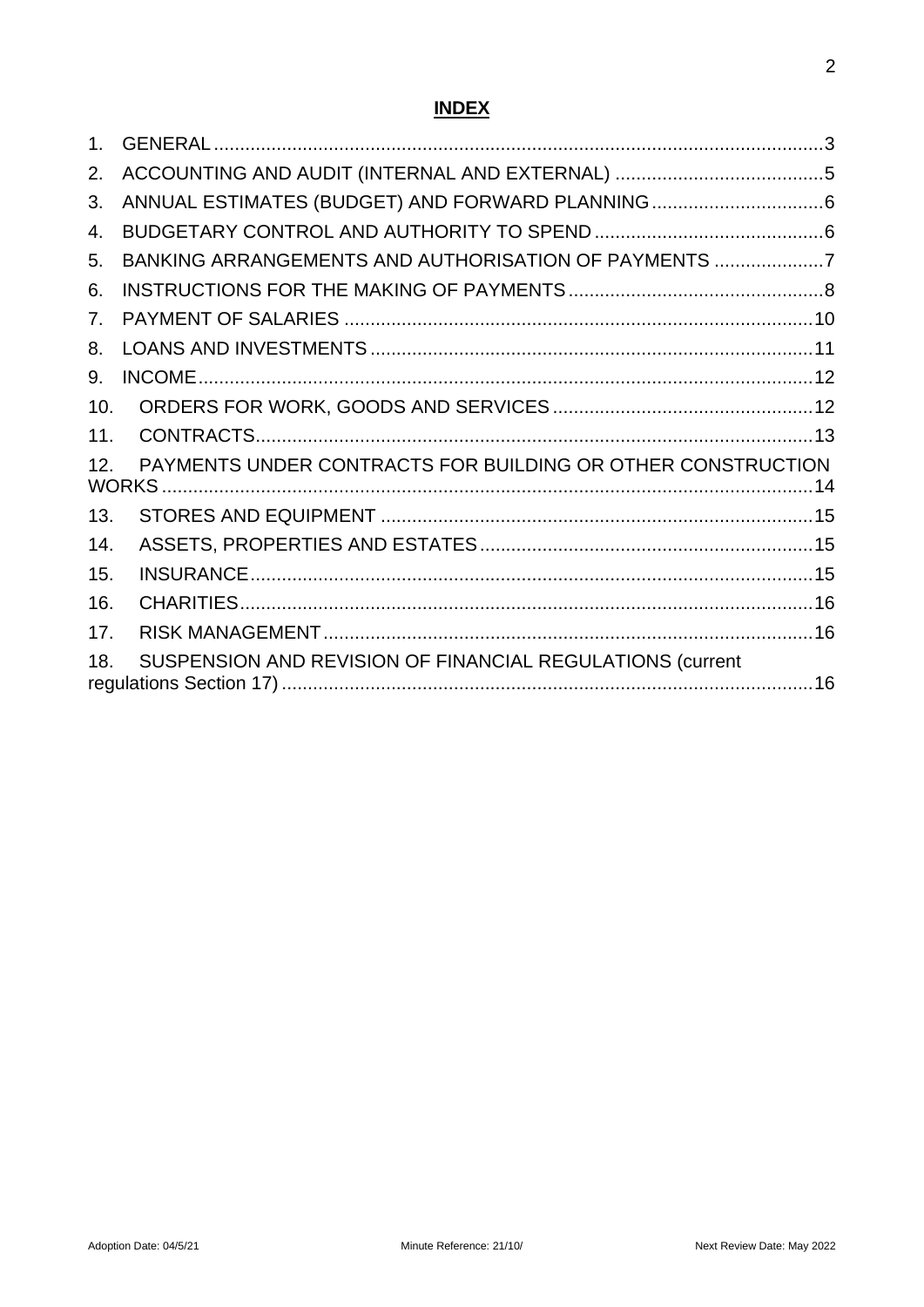#### <span id="page-2-0"></span>**1. GENERAL**

- 1.1. These financial regulations govern the conduct of financial management by the council and may only be amended or varied by resolution of the council. Financial regulations are one of the council's three governing policy documents providing procedural guidance for members and officers. Financial regulations must be observed in conjunction with the council's standing orders<sup>1</sup> and any individual financial regulations relating to contracts.
- 1.2. The council is responsible in law for ensuring that its financial management is adequate and effective and that the council has a sound system of internal control which facilitates the effective exercise of the council's functions, including arrangements for the management of risk.
- 1.3. The council's accounting control systems must include measures:
	- for the timely production of accounts;
	- that provide for the safe and efficient safeguarding of public money;
	- to prevent and detect inaccuracy and fraud; and
	- identifying the duties of officers.
- 1.4. These financial regulations demonstrate how the council meets these responsibilities and requirements.
- 1.5. At least once a year, prior to approving the Annual Governance Statement, the council must review the effectiveness of its system of internal control which shall be in accordance with proper practices.
- 1.6. Deliberate or wilful breach of these Regulations by an employee may give rise to disciplinary proceedings.
- 1.7. Members of Council are expected to follow the instructions within these Regulations and not to entice employees to breach them. Failure to follow instructions within these Regulations brings the office of Councillor into disrepute.
- *1.8.* The Responsible Financial Officer (RFO) holds a statutory office to be appointed by the council. The Clerk has been appointed as RFO for this council and these regulations will apply accordingly.
- *1.9. The RFO;*
	- acts under the policy direction of the council;
	- administers the council's financial affairs in accordance with all Acts, Regulations and proper practices;
	- determines on behalf of the council its accounting records and accounting control systems;
	- ensures the accounting control systems are observed;
	- maintains the accounting records of the council up to date in accordance with proper practices;

<sup>1</sup> Model standing orders for councils are available in Local Councils Explained © 2013 National Association of Local Councils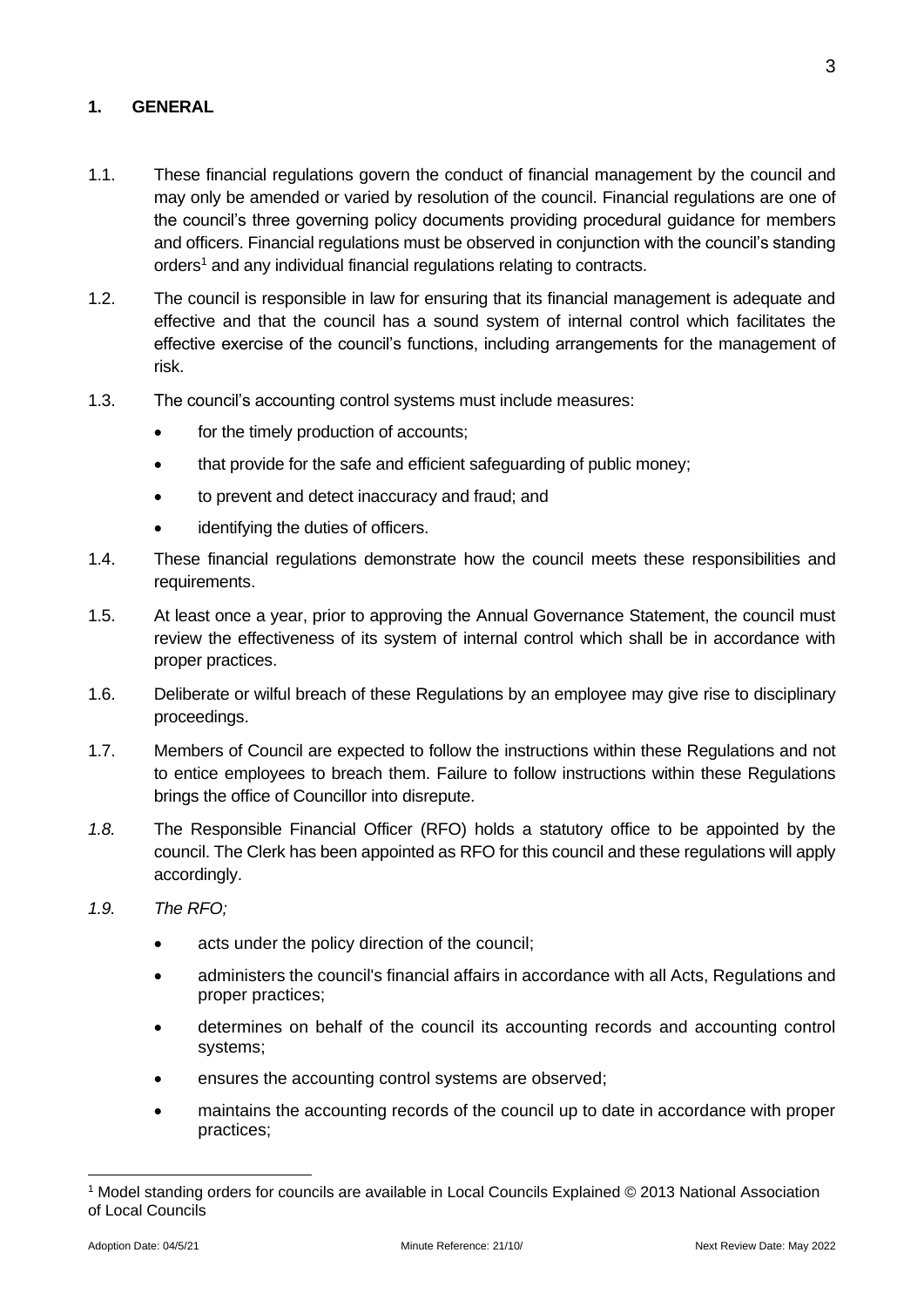- assists the council to secure economy, efficiency and effectiveness in the use of its resources; and
- produces financial management information as required by the council.
- 1.10. The accounting records determined by the RFO shall be sufficient to show and explain the council's transactions and to enable the RFO to ensure that any income and expenditure account and statement of balances, or record of receipts and payments and additional information, as the case may be, or management information prepared for the council from time to time comply with the Accounts and Audit Regulations<sup>2</sup>.
- 1.11. The accounting records determined by the RFO shall in particular contain:
	- entries from day to day of all sums of money received and expended by the council and the matters to which the income and expenditure or receipts and payments account relate;
	- a record of the assets and liabilities of the council; and
	- wherever relevant, a record of the council's income and expenditure in relation to claims made, or to be made, for any contribution, grant or subsidy.
- 1.12. The accounting control systems determined by the RFO shall include:
	- procedures to ensure that the financial transactions of the council are recorded as soon as reasonably practicable and as accurately and reasonably as possible;
	- procedures to enable the prevention and detection of inaccuracies and fraud and the ability to reconstruct any lost records;
	- identification of the duties of officers dealing with financial transactions and division of responsibilities of those officers in relation to significant transactions;
	- procedures to ensure that uncollectable amounts, including any bad debts are not submitted to the council for approval to be written off except with the approval of the RFO and that the approvals are shown in the accounting records; and
	- measures to ensure that risk is properly managed.
- 1.13. The council is not empowered by these Regulations or otherwise to delegate certain specified decisions. In particular any decision regarding:
	- setting the final budget or the precept (Council Tax Requirement);
	- approving accounting statements;
	- approving an annual governance statement;
	- borrowing;
	- writing off bad debts;
	- declaring eligibility for the General Power of Competence; and
	- addressing recommendations in any report from the internal or external auditors,

shall be a matter for the full council only.

- 1.14. In addition the council must:
	- determine and keep under regular review the bank mandate for all council bank accounts;

<sup>2</sup> In England - Accounts and Audit (England) Regulations 2011/817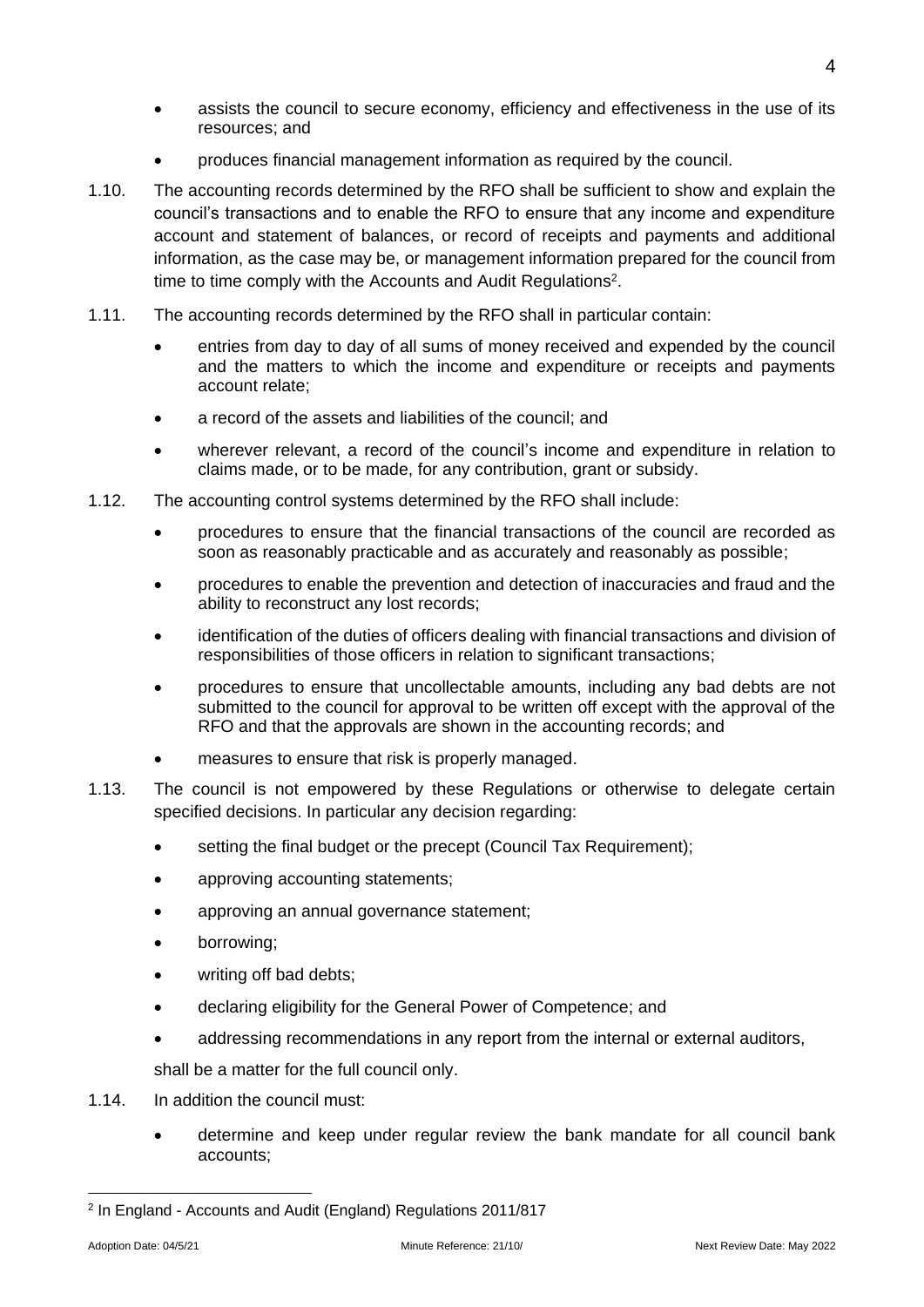- approve any grant or a single commitment in excess of £5,000 and
- in respect of the annual salary for any employee have regard to recommendations about annual salaries of employees made by the Staffing Committee in accordance with its terms of reference.
- 1.15. In these financial regulations, references to the Accounts and Audit Regulations or 'the regulations' shall mean the regulations issued under the provisions of section 27 of the Audit Commission Act 1998, or any superseding legislation, and then in force unless otherwise specified.

In these financial regulations the term 'proper practice' or 'proper practices' shall refer to guidance issued in *Governance and Accountability for Local Councils – a Practitioners' Guide (England)* issued by the Joint Practitioners Advisory Group (JPAG), available from the websites of NALC and the Society for Local Council Clerks (SLCC)

#### <span id="page-4-0"></span>**2. ACCOUNTING AND AUDIT (INTERNAL AND EXTERNAL)**

- 2.1. All accounting procedures and financial records of the council shall be determined by the RFO in accordance with the Accounts and Audit Regulations, appropriate Guidance and proper practices.
- 2.2. On a regular basis, at least once in each quarter, and at each financial year end, a member other than the Chairman shall be appointed to verify bank reconciliations (for all accounts) produced by the RFO. The member shall sign the reconciliations and the original bank statements (or similar document) as evidence of verification. This activity shall on conclusion be reported, including any exceptions, to and noted by the council.
- 2.3. The RFO shall complete the annual statement of accounts, annual report, and any related documents of the council contained in the Annual Return (as specified in proper practices) as soon as practicable after the end of the financial year and having certified the accounts shall submit them and report thereon to the council within the timescales set by the Accounts and Audit Regulations.
- 2.4. The council shall ensure that there is an adequate and effective system of internal audit of its accounting records, and of its system of internal control in accordance with proper practices. Any officer or member of the council shall make available such documents and records as appear to the council to be necessary for the purpose of the audit and shall, as directed by the council, supply the RFO, internal auditor, or external auditor with such information and explanation as the council considers necessary for that purpose.
- 2.5. The internal auditor shall be appointed by and shall carry out the work in relation to internal controls required by the council in accordance with proper practices.
- 2.6. The internal auditor shall:
	- be competent and independent of the financial operations of the council;
	- report to council in writing, or in person, on a regular basis with a minimum of one annual written report during each financial year:
	- to demonstrate competence, objectivity and independence, be free from any actual or perceived conflicts of interest, including those arising from family relationships; and
	- have no involvement in the financial decision making, management or control of the council.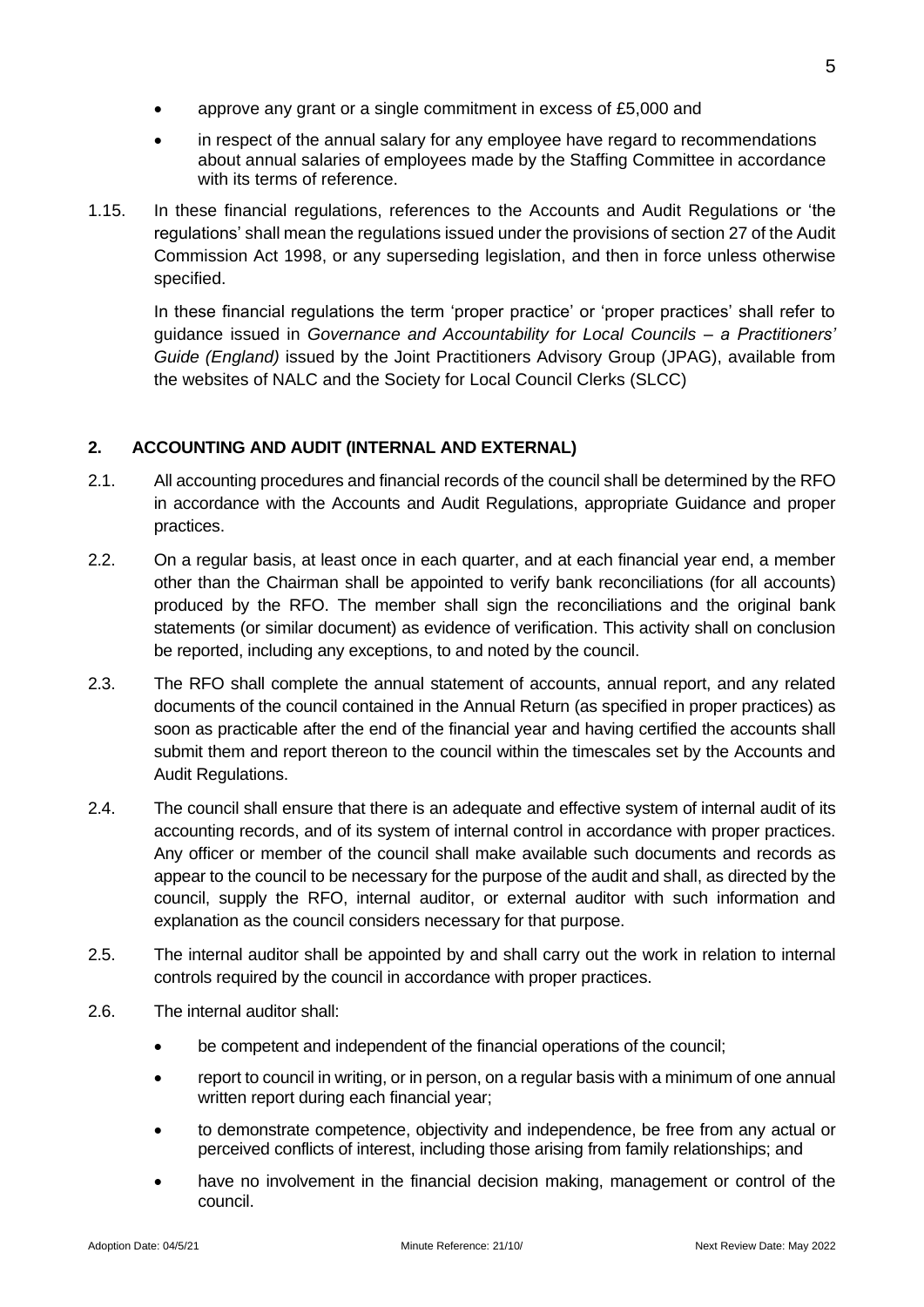- 2.7. Internal or external auditors may not under any circumstances:
	- perform any operational duties for the council;
	- initiate or approve accounting transactions; or
	- direct the activities of any council employee, except to the extent that such employees have been appropriately assigned to assist the internal auditor.
- 2.8. For the avoidance of doubt, in relation to internal audit the terms 'independent' and 'independence' shall have the same meaning as is described in proper practices.
- 2.9. The RFO shall make arrangements for the exercise of electors' rights in relation to the accounts including the opportunity to inspect the accounts, books, and vouchers and display or publish any notices and statements of account required by Audit Commission Act 1998, or any superseding legislation, and the Accounts and Audit Regulations.
- 2.10. The RFO shall, without undue delay, bring to the attention of all councillors any correspondence or report from internal or external auditors.

#### <span id="page-5-0"></span>**3. ANNUAL ESTIMATES (BUDGET) AND FORWARD PLANNING**

- 3.1. The RFO must each year, by no later than January, prepare detailed estimates of all receipts and payments including the use of reserves and all sources of funding for the following financial year in the form of a budget to be considered by the council.
- 3.2. The council shall consider annual budget proposals in relation to the council's three year forecast of revenue and capital receipts and payments including recommendations for the use of reserves and sources of funding and update the forecast accordingly.
- 3.3. The council shall fix the precept (council tax requirement), and relevant basic amount of council tax to be levied for the ensuing financial year not later than by the end of January each year. The RFO shall issue the precept to the billing authority and shall supply each member with a copy of the approved annual budget.
- 3.4. The approved annual budget shall form the basis of financial control for the ensuing year.

#### <span id="page-5-1"></span>**4. BUDGETARY CONTROL AND AUTHORITY TO SPEND**

- 4.1. Expenditure on revenue items may be authorised up to the amounts included for that class of expenditure in the approved budget. This authority is to be determined by:
	- The council for all items over £3,000 (*with the exception of urgent maintenance, health and safety or repair issues or other emergencies where delaying a decision could result in incident or additional cost to the council. Where this is considered by the Clerk and Chairman to be the case, the Clerk, in conjunction with the Chairman of Council or a nominated councillor, has authority to spend up to £5,000, subject to expenditure being reported to council at the earliest opportunity*"
	- The Clerk, in conjunction with Chairman of Council or a nominated Councillor, for any items between £1,000 and £3,000
	- The Clerk, for all items up to £1,000

Such authority is to be evidenced by a Minute or by an authorisation slip duly signed by the Clerk, and where necessary also by the appropriate Chairman.

Contracts may not be disaggregated to avoid controls imposed by these regulations.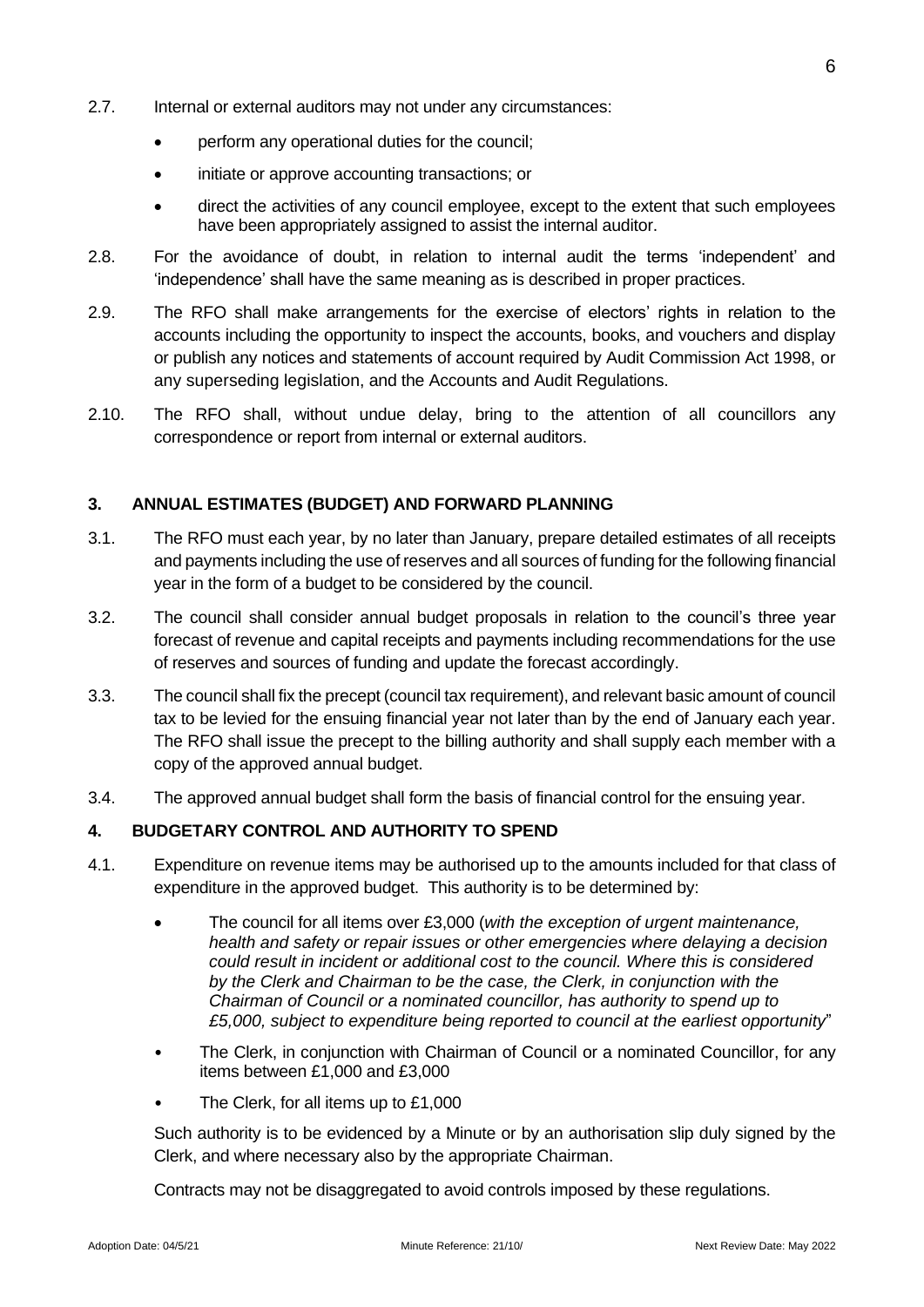- 4.2. No expenditure may be authorised that will exceed the amount provided in the revenue budget for that class of expenditure other than by resolution of the council, or duly delegated committee. During the budget year and with the approval of council having considered fully the implications for public services, unspent and available amounts may be moved to other budget headings or to an earmarked reserve as appropriate ('virement').
- 4.3. Unspent provisions in the revenue or capital budgets for completed projects shall not be carried forward to a subsequent year.
- 4.4. The salary budgets are to be reviewed at least annually for the following financial year and such review shall be evidenced by a hard copy schedule signed by the Clerk, RFO and the Chairman of Council or relevant committee. The RFO will inform committees of any changes impacting on their budget requirement for the coming year in good time.
- 4.5. In cases of extreme risk to the delivery of council services, the Clerk may authorise revenue expenditure on behalf of the council which in the Clerk's judgement it is necessary to carry out. Such expenditure includes repair, replacement or other work, whether or not there is any budgetary provision for the expenditure, subject to a limit of £3,000. The Clerk shall report such action to the chairman as soon as possible and to the council as soon as practicable thereafter.
- 4.6. No expenditure shall be authorised in relation to any capital project and no contract entered into or tender accepted involving capital expenditure unless the council is satisfied that the necessary funds are available, or the requisite borrowing approval has been obtained.
- 4.7. All capital works shall be administered in accordance with the council's standing orders and financial regulations relating to contracts.
- 4.8. The RFO shall regularly provide the council with a statement of receipts and payments to date under each head of the budgets, comparing actual expenditure to the appropriate date against that planned as shown in the budget. These statements are to be prepared at least at the end of each financial quarter and shall show explanations of material variances. For this purpose "material" shall be in excess of 15% of the budget.
- 4.9. Changes in earmarked reserves shall be approved by council as part of the budgetary control process.

## <span id="page-6-0"></span>**5. BANKING ARRANGEMENTS AND AUTHORISATION OF PAYMENTS**

- 5.1. The council's banking arrangements, including the bank mandate, shall be made by the RFO and approved by the council; banking arrangements may not be delegated to a committee. They shall be regularly reviewed for safety and efficiency**.** The council may seek credit references in respect of members or employees who act as signatories.
- 5.2. The RFO shall prepare a schedule of payments made and requiring authorisation, forming part of the Agenda for the Meeting and, together with the relevant invoices, present the schedule to council. The council shall review the schedule for compliance and, having satisfied itself shall authorise payment by a resolution of the council. The approved schedule shall be initialled by the Chairman of the Meeting. A detailed list of all payments shall be disclosed within or as an attachment to the minutes of the meeting at which payment was authorised. Personal payments (including salaries, wages, expenses and any payment made in relation to the termination of a contract of employment) may be summarised to remove public access to any personal information.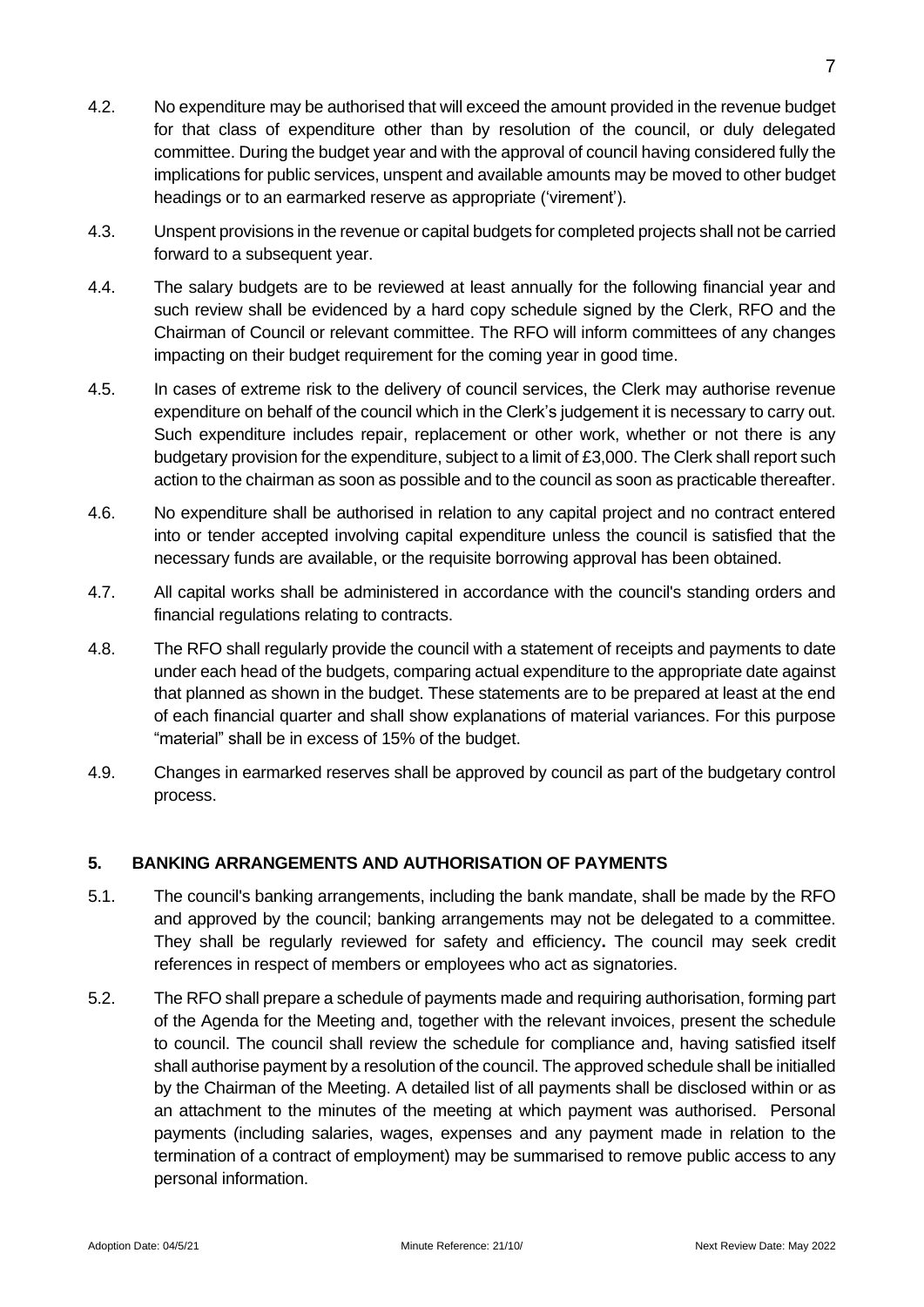8

5.4. The RFO shall examine invoices for arithmetical accuracy and analyse them to the appropriate expenditure heading. The RFO shall take all steps to report all invoices submitted, and which are in order, at the next available council meeting.

examined and represents expenditure previously approved by the council.

the work, goods or services to which each invoice relates has been received, carried out,

- 5.5. The Clerk (who is the RFO) shall have delegated authority to authorise the payment of items only in the following circumstances:
	- a) If a payment is necessary to avoid a charge to interest under the Late Payment of Commercial Debts (Interest) Act 1998, and the due date for payment is before the next scheduled Meeting of council, where the Clerk certifies that there is no dispute or other reason to delay payment, provided that a list of such payments shall be submitted to the next appropriate meeting of council
	- b) An expenditure item authorised under 5.6 below (continuing contracts and obligations) provided that a list of such payments shall be submitted to the next appropriate meeting of council or
	- c) fund transfers within the councils banking arrangements up to the sum of  $£20,000$ provided that a list of such payments shall be submitted to the next appropriate meeting of council.
- 5.6. For each financial year the Clerk and RFO shall draw up a list of due payments which arise on a regular basis as the result of a continuing contract, statutory duty, or obligation (such as but not exclusively, Salaries, PAYE and NI, Superannuation Fund and regular maintenance contracts and the like for which council may authorise payment for the year provided that the requirements of regulation 4.1 (Budgetary Controls) are adhered to, provided also that a list of such payments shall be submitted to the next appropriate meeting of council.
- 5.7. In respect of grants a duly authorised committee shall approve expenditure within any limits set by council and in accordance with any Policy statement approved by council. Any Revenue or Capital Grant in excess of £5,000 shall before payment, be subject to ratification by resolution of the council.
- 5.8. Members are subject to the Code of Conduct that has been adopted by the council and shall comply with the Code and Standing Orders when a decision to authorise or instruct payment is made in respect of a matter in which they have a disclosable pecuniary or other interest, unless a dispensation has been granted.
- 5.9. The council will aim to rotate the duties of members in these Regulations so that onerous duties are shared out as evenly as possible over time.
- 5.10. Any changes in the recorded details of suppliers, such as bank account records, shall be approved in writing by the Clerk.

### <span id="page-7-0"></span>**6. INSTRUCTIONS FOR THE MAKING OF PAYMENTS**

6.1. The council will make safe and efficient arrangements for the making of its payments.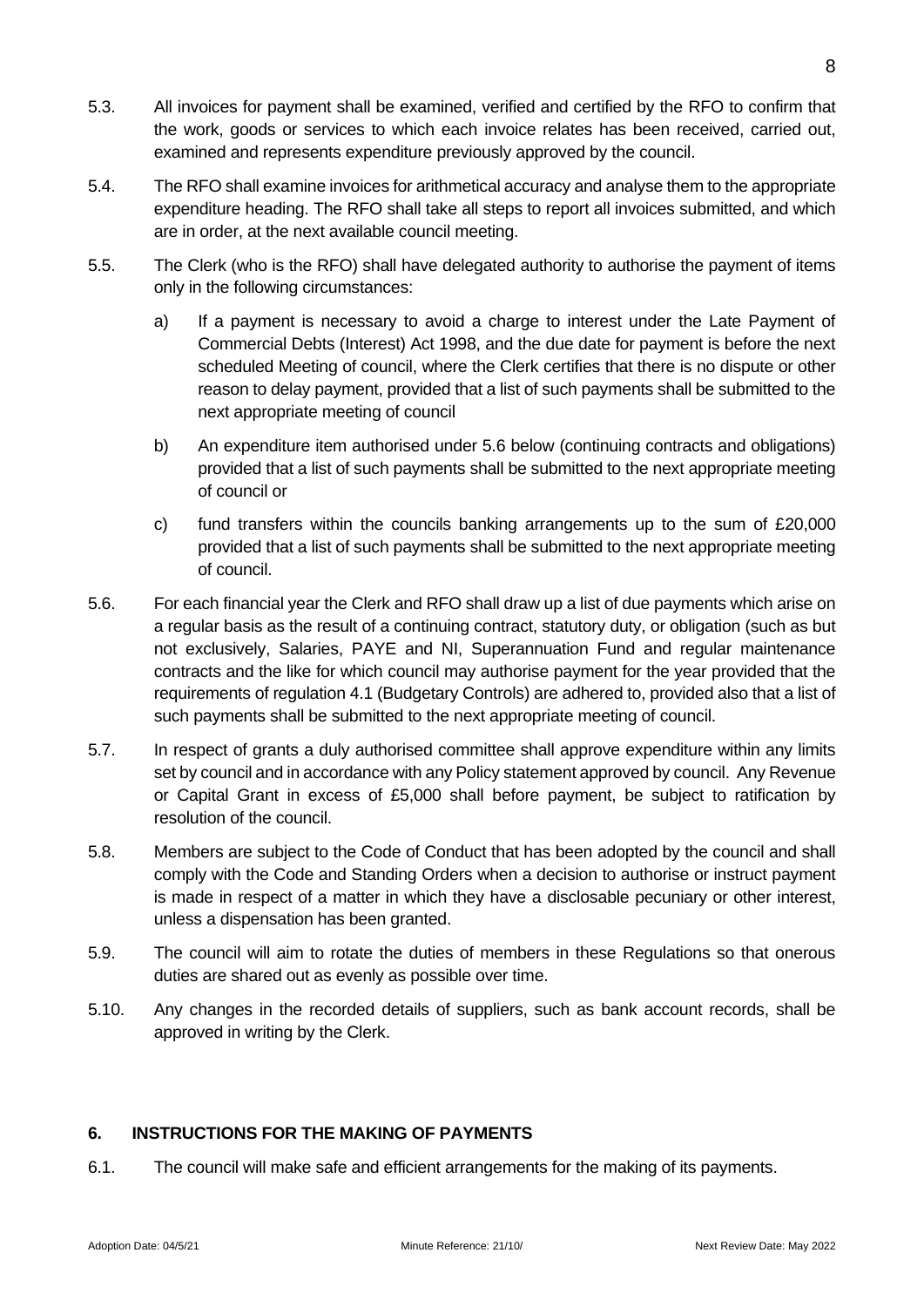9

- 6.2. Following authorisation under Financial Regulation 5 above, the council, a duly delegated committee or, if so delegated, the Clerk or RFO shall give instruction that a payment shall be made.
- 6.3. All payments shall be effected by cheque or BACS payment or other instructions to the council's bankers, or otherwise, in accordance with a resolution of Council.
- 6.4. Cheques or orders for payment drawn on the bank account in accordance with the schedule as presented to council or committee shall be signed by two members of council in accordance with a resolution instructing that payment. A member who is a bank signatory, having connection by virtue of family or business relationship with the beneficiary of a payment, should not, under normal circumstances, be a signatory to the payment in question.
- 6.5. To indicate agreement of the details shown on the cheque the signatories shall each also initial the cheque authority slip.
- 6.6. Cheques or orders for payment shall not normally be presented for signature other than at a council or committee meeting (including immediately before or after such a meeting). Any signatures obtained away from such meetings shall be reported to the council at the next convenient meeting.
- 6.7. If thought appropriate by the council, payment for utility supplies (energy, telephone and water) and any National Non-Domestic Rates may be made by variable Direct Debit and any payments are reported to council as made. The approval of the use of a variable Direct Debit shall be renewed by resolution of the council at least every two years.
- 6.8. Salaries may be paid by Banker's Standing Order or by BACS provided that total payments are reported to council as made. The approval of the use of a Banker's Standing Order shall be renewed by resolution of the council at least every two years.
- 6.9. Payment for certain items may be made by BACS or CHAPS methods provided that the instructions for each payment are checked by the Clerk or RFO and initialled by the Clerk or RFO, retained and any payments are reported to council as made. The approval of the use of BACS or CHAPS shall be renewed by resolution of the council at least every two years.
- 6.10. If thought appropriate payment for certain items may be made by internet banking transfer provided evidence is retained showing approval by the Clerk, or which members approved the payment if in excess of £5,000.
- 6.11. Where a computer requires use of a personal identification number (PIN) or other password(s), for access to the council's records on that computer, a separate note shall be made of the PIN and Passwords which shall be stored in the office safe in sealed dated envelopes. This envelope may not be opened other than in the presence of two other councillors. After the envelopes have been opened, in any circumstances, the PIN and / or passwords shall be changed as soon as practicable. The fact that the sealed envelopes have been opened, in whatever circumstances, shall be reported to all members immediately and formally to the next available meeting of the council. This will not be required for a member's personal computer used only for remote authorisation of bank payments.
- 6.12. No employee or councillor shall disclose any PIN or password, relevant to the working of the council or its bank accounts, to any person not authorised in writing by the council or a duly delegated committee.
- 6.13. Regular back-up copies of the records on any computer shall be made and shall be stored securely away from the computer in question, and preferably off site.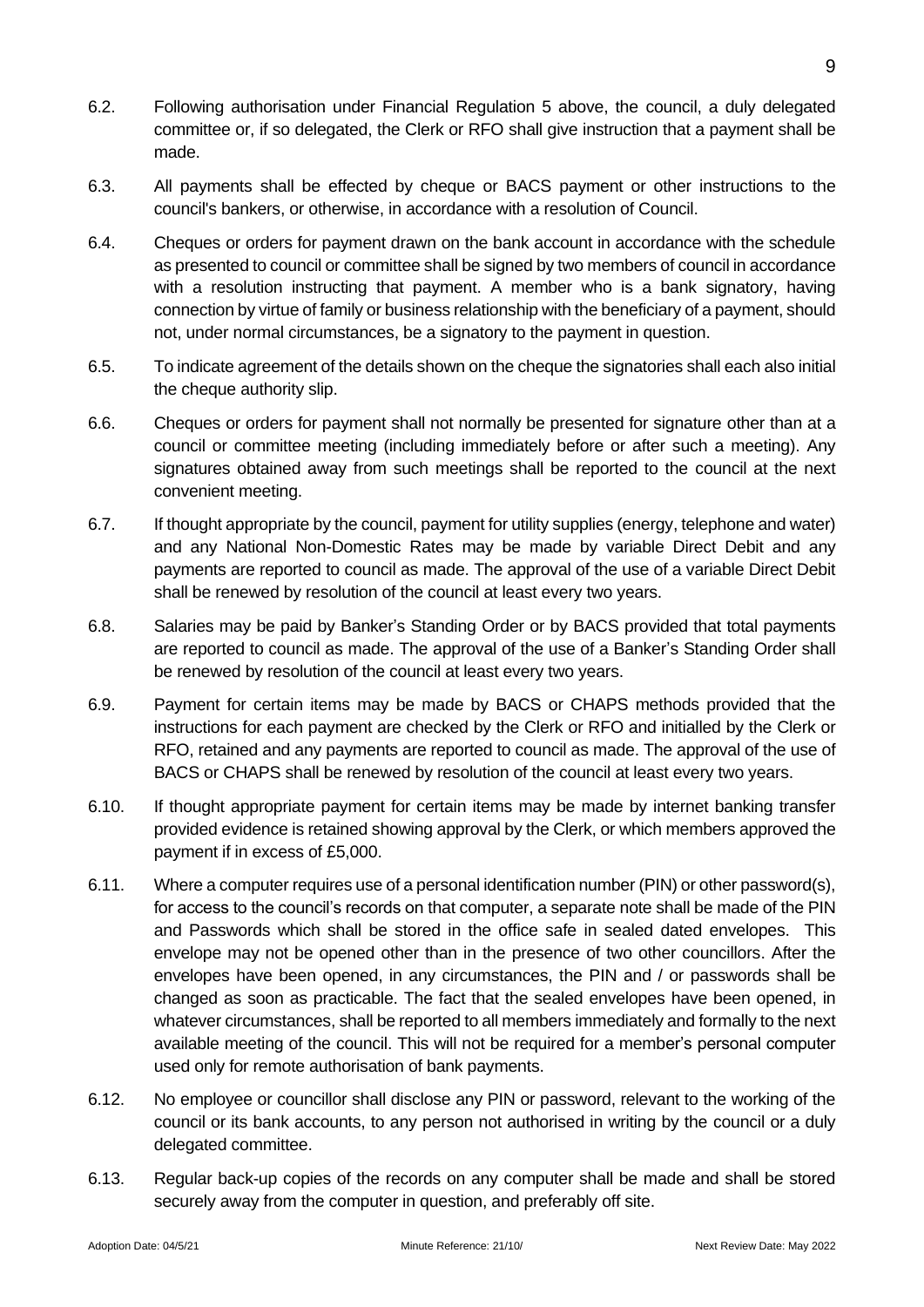- 6.14. The council, and any members using computers for the council's financial business, shall ensure that anti-virus, anti-spyware and firewall, software with automatic updates, together with a high level of security, is used.
- 6.15. Where internet banking arrangements are made with any bank, the Deputy Clerk (Finance) shall be appointed as the Service Administrator. The Bank Mandate approved by the council shall identify a number of councillors who will be authorised to approve transactions on those accounts. The bank mandate will state clearly the amounts of payments that can be instructed by the use of the Service Administrator alone, or by the Service Administrator with a stated number of approvals.
- 6.16. Access to any internet banking accounts will be directly to the access page (which may be saved under "favourites"), and not through a search engine or e-mail link. Remembered or saved passwords facilities must not be used on any computer used for council banking work. Breach of this Regulation will be treated as a very serious matter under these regulations.
- 6.17. Changes to account details for suppliers, which are used for internet banking may only be changed on written hard copy notification by the supplier and supported by hard copy authority for change signed by the Clerk. A programme of regular checks of standing data with suppliers will be followed.
- 6.18. Any Debit Card issued for use will be specifically restricted to the Clerk / RFO and will also be restricted to a single transaction maximum value of £500 unless authorised by council in writing before any order is placed.
- 6.19. A pre-paid debit card may be issued to employees with varying limits. These limits will be set by the council. Transactions and purchases made will be reported to the council and authority for topping-up shall be at the discretion of the council.
- 6.20. Any corporate credit card or trade card account opened by the council will be specifically restricted to use by the Clerk / RFO, Deputy Clerk (Finance) or Deputy Clerk (Administration), will be restricted to a maximum limit of £1,000 and shall be subject to automatic payment in full at each month-end.
- 6.21. The RFO may provide petty cash to officers for the purpose of defraying operational and other expenses. Vouchers for payments made shall be forwarded to the RFO with a claim for reimbursement.
	- a) The RFO shall maintain a petty cash float of up to £800 for the purpose of defraying operational and other expenses. Vouchers for payments made from petty cash shall be kept to substantiate the payment.
	- b) Payments to maintain the petty cash float shall be shown separately on the schedule of payments presented to council under 5.2 above.

# <span id="page-9-0"></span>**7. PAYMENT OF SALARIES**

7.1. As an employer, the council shall make arrangements to meet fully the statutory requirements placed on all employers by PAYE and National Insurance legislation. The payment of all salaries shall be made in accordance with payroll records and the rules of PAYE and National Insurance currently operating, and salary rates shall be as agreed by council, or duly delegated committee.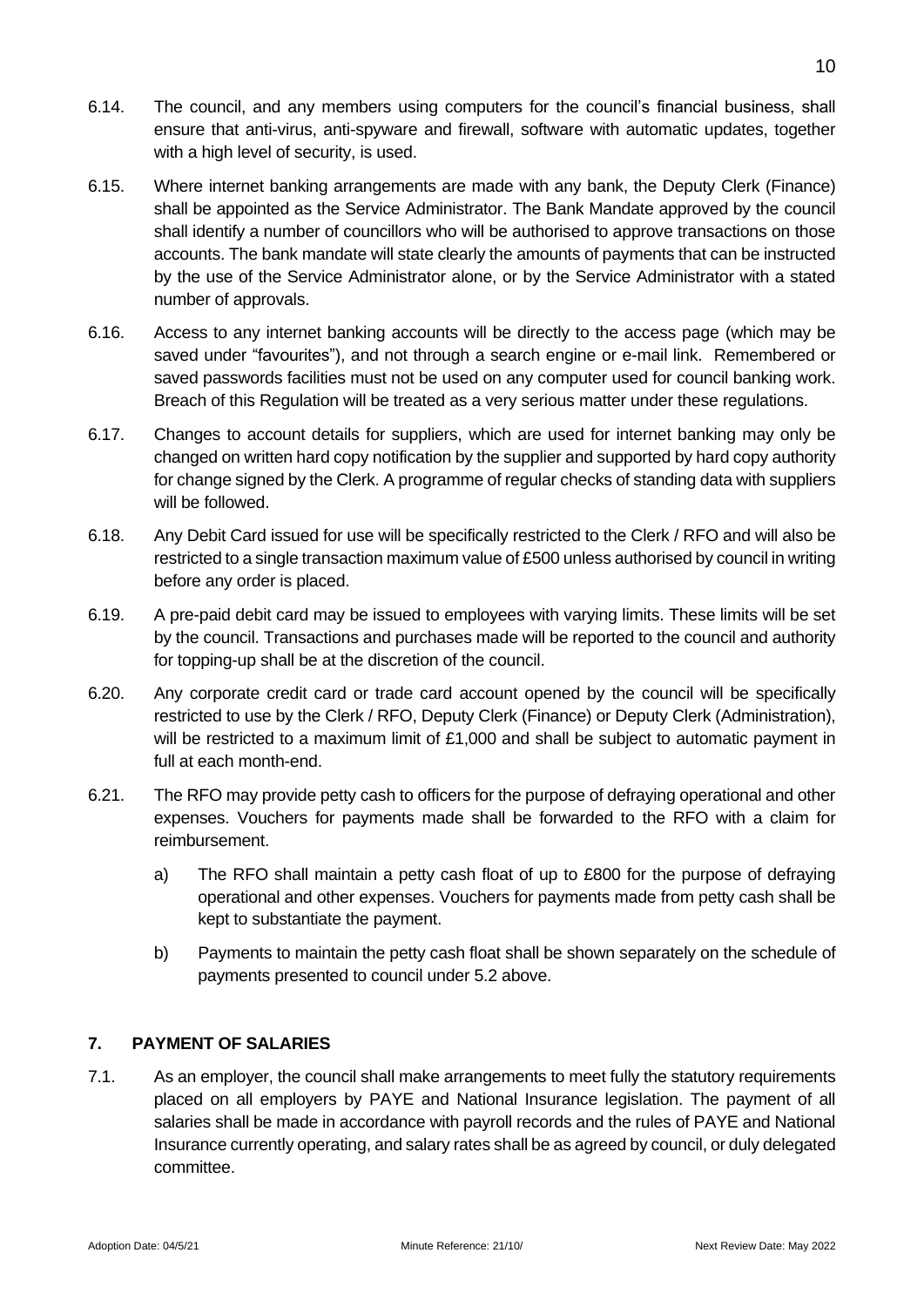- 7.2. Payment of salaries and payment of deductions from salary such as may be required to be made for tax, national insurance and pension contributions, or similar statutory or discretionary deductions must be made in accordance with the payroll records and on the appropriate dates stipulated in employment contracts, provided that each payment is reported to the next available council meeting, as set out in these regulations above.
- 7.3. No changes shall be made to any employee's pay, emoluments, or terms and conditions of employment without the prior consent of the council.
- 7.4. Each and every payment to employees of net salary and to the appropriate creditor of the statutory and discretionary deductions shall be recorded in a separate confidential record. This confidential record is not open to inspection or review (under the Freedom of Information Act 2000 or otherwise) other than:
	- a) by any councillor who can demonstrate a need to know;
	- b) by the internal auditor;
	- c) by the external auditor; or
	- d) by any person authorised under Audit Commission Act 1998, or any superseding legislation.
- 7.5. The total of such payments in each calendar month shall be reported with all other payments as made as may be required under these Financial Regulations, to ensure that only payments due for the period have actually been paid.
- 7.6. An effective system of personal performance management should be maintained for the senior officers.
- 7.7. Any termination payments shall be supported by a clear business case and reported to the council. Termination payments shall only be authorised by council.
- 7.8. Before employing interim staff the council must consider a full business case.

#### <span id="page-10-0"></span>**8. LOANS AND INVESTMENTS**

- 8.1. All borrowings shall be affected in the name of the council, after obtaining any necessary borrowing approval. Any application for borrowing approval shall be approved by Council as to terms and purpose. The application for Borrowing Approval, and subsequent arrangements for the Loan shall only be approved by full council.
- 8.2. Any financial arrangement which does not require formal Borrowing Approval from the Secretary of State (such as Hire Purchase or Leasing of tangible assets) shall be subject to approval by the full council. In each case a report in writing shall be provided to council in respect of value for money for the proposed transaction.
- 8.3. All loans and investments shall be negotiated in the name of the Council and shall be for a set period in accordance with council policy.
- 8.4. The council shall consider the need for an Investment Strategy and Policy which, if drawn up, shall be in accordance with relevant regulations, proper practices and guidance. Any Strategy and Policy shall be reviewed by the council at least annually.
- 8.5. All investments of money under the control of the council shall be in the name of the council.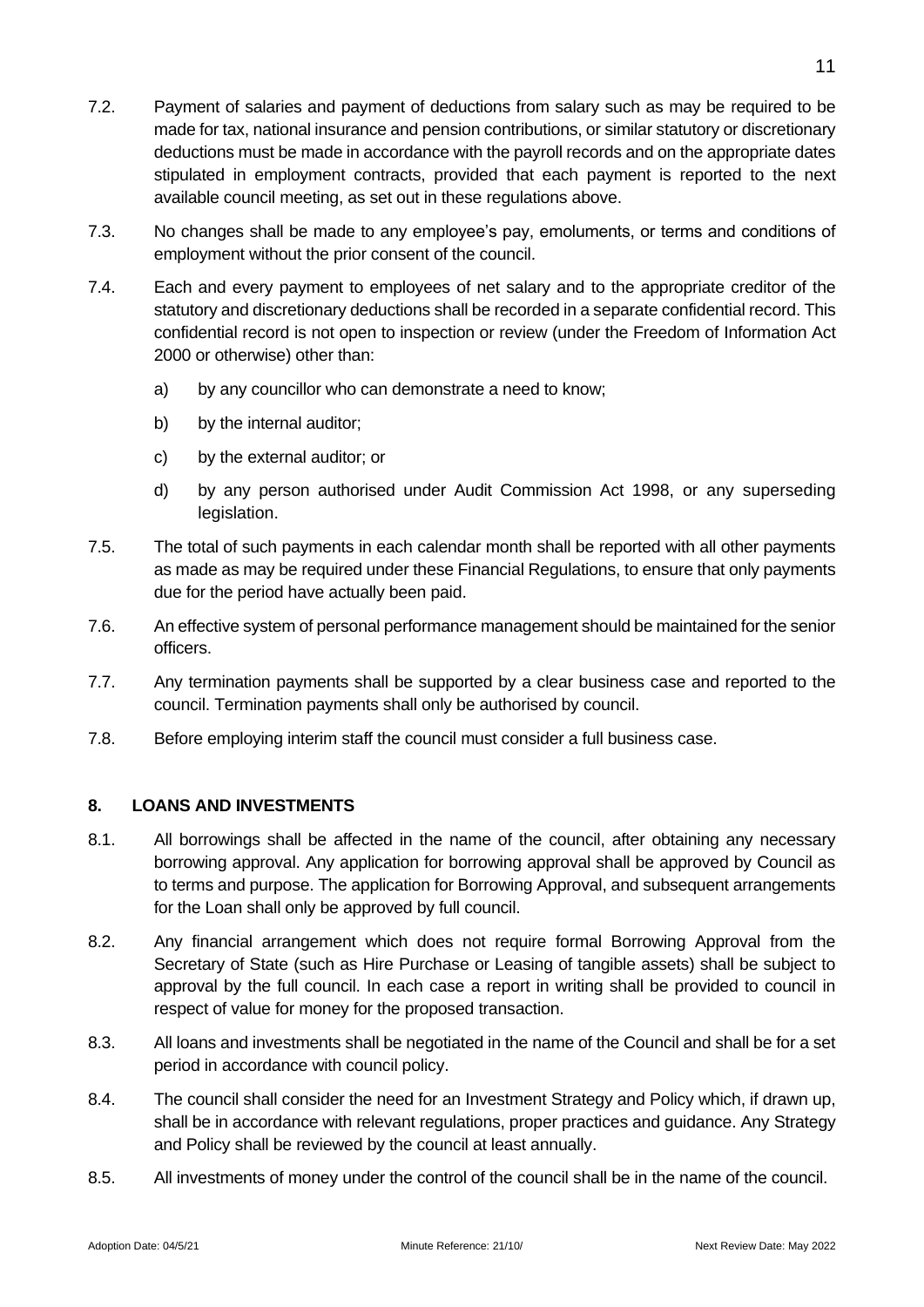- 8.6. All investment certificates and other documents relating thereto shall be retained in the custody of the RFO.
- 8.7. Payments in respect of short term or long term investments, including transfers between bank accounts held in the same bank, or branch, shall be made in accordance with Regulation 5 (Authorisation of payments) and Regulation 6 (Instructions for payments).

#### <span id="page-11-0"></span>**9. INCOME**

- 9.1. The collection of all sums due to the council shall be the responsibility of and under the supervision of the RFO.
- 9.2. Particulars of all charges to be made for work done, services rendered or goods supplied shall be agreed annually by the council, notified to the RFO and the RFO shall be responsible for the collection of all accounts due to the council.
- 9.3. The council will review all fees and charges at least annually, following a report of the Clerk.
- 9.4. Any sums found to be irrecoverable and any bad debts shall be reported to the council and shall be written off in the year.
- 9.5. All sums received on behalf of the council shall be banked intact or as directed into petty cash by the RFO. Receipts shall be deposited with the council's bankers with such frequency as the RFO considers necessary.
- 9.6. The origin of each receipt shall be entered on the paying-in slip.
- 9.7. Personal cheques shall not be cashed out of money held on behalf of the council.
- 9.8. The RFO shall promptly complete any VAT Return that is required. Any repayment claim due in accordance with VAT Act 1994 section 33 shall be made at least annually coinciding with the financial year end.
- 9.9. Where any significant sums of cash are regularly received by the council, the RFO shall take such steps as are agreed by the council to ensure that more than one person is present when the cash is counted in the first instance, that there is a reconciliation to some form of control such as ticket issues, and that appropriate care is taken in the security and safety of individuals banking such cash.
- 9.10. Any income arising which is the property of a charitable trust shall be paid into a charitable bank account. Instructions for the payment of funds due from the charitable trust to the council (to meet expenditure already incurred by the authority) will be given by the Managing Trustees of the charity meeting separately from any council meeting (see also Regulation 16 below).

#### <span id="page-11-1"></span>**10. ORDERS FOR WORK, GOODS AND SERVICES**

- 10.1. An official order or letter shall be issued for all work, goods and services unless a formal contract is to be prepared or an official order would be inappropriate. Copies of orders shall be retained.
- 10.2. Order books shall be controlled by the RFO.
- 10.3. All members and Officers are responsible for obtaining value for money at all times. An officer issuing an official order shall ensure as far as reasonable and practicable that the best available terms are obtained in respect of each transaction, usually by striving to obtain three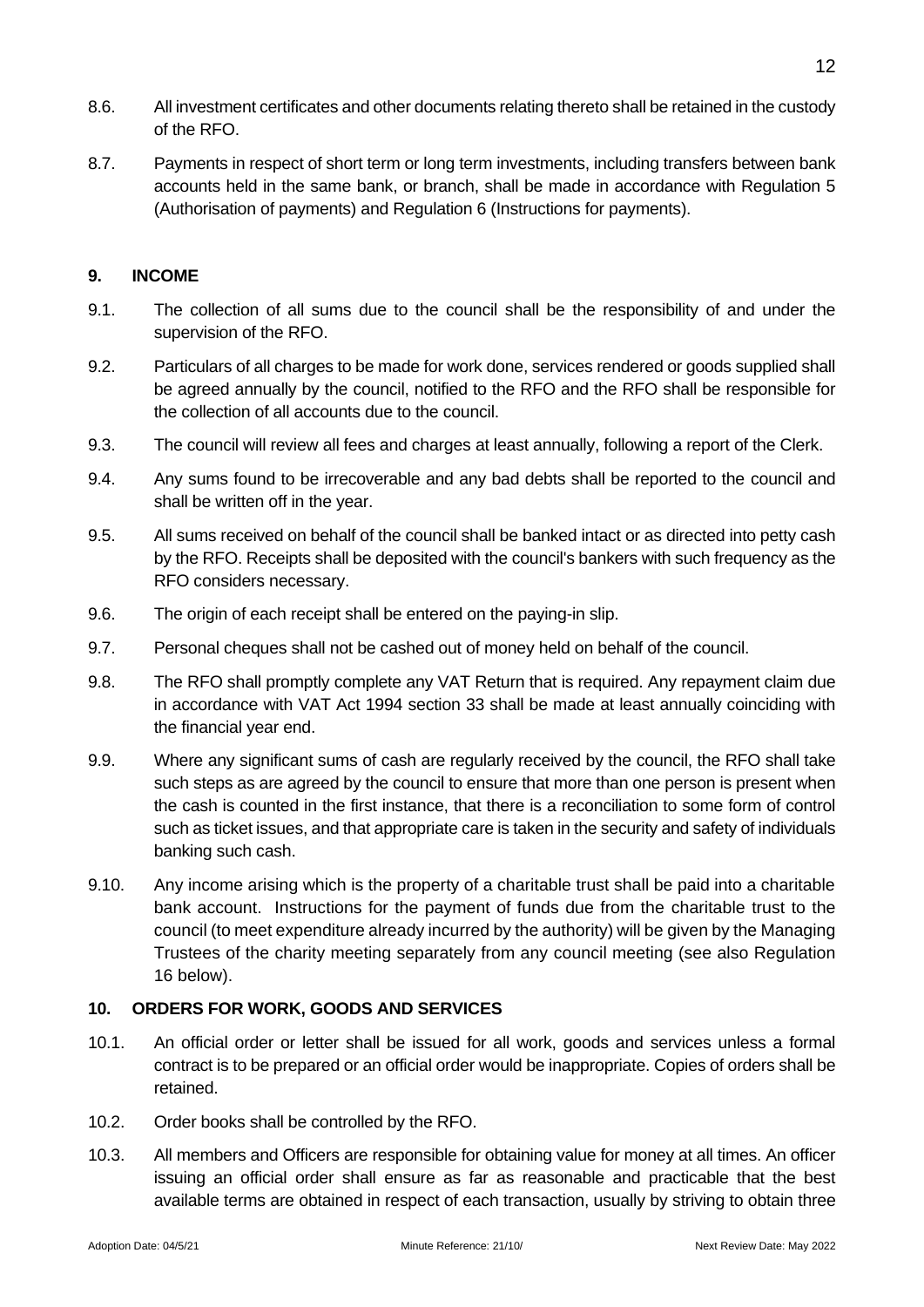or more quotations or estimates from appropriate suppliers, subject to any *de minimis* provisions in Regulation 11 (I) below.

- 10.4. A member may not issue an official order or make any contract on behalf of the council.
- 10.5. The RFO shall verify the lawful nature of any proposed purchase before the issue of any order, and in the case of new or infrequent purchases or payments, the RFO shall ensure that the statutory authority shall be reported to the meeting at which the order is approved so that the Minutes can record the power being used.

#### <span id="page-12-0"></span>**11. CONTRACTS**

- 11.1. Procedures as to contracts are laid down as follows:
	- a. Every contract shall comply with these financial regulations, and no exceptions shall be made otherwise than in an emergency provided that this regulation need not apply to contracts which relate to items (i) to (vii) below:
		- i. for the supply of gas, electricity, water, sewerage and telephone services;
		- ii. for specialist services such as are provided by solicitors, accountants, surveyors and planning consultants;
		- iii. for work to be executed or goods or materials to be supplied which consist of repairs to or parts for existing machinery or equipment or plant;
		- iv. for work to be executed or goods or materials to be supplied which constitute an extension of an existing contract by the Council;
		- v. for additional audit work of the external Auditor up to an estimated value of £500 (in excess of this sum the Clerk shall act after consultation with the Chairman and Vice Chairman of council); and
		- vi. for goods or materials proposed to be purchased which are proprietary articles and / or are only sold at a fixed price
		- vii. for specialist services such as are provided by a principal authority (Wokingham Borough Council or similar) in relation to (for example) CIL expenditure and for which a best value exercise has already been undertaken by the principal authority.
	- b. Where the council intends to procure or award a public supply contract, public service contract or public works contract as defined by The Public Contracts Regulations 2015 ("the Regulations") which is valued at  $£25,000$  or more, the council shall comply with the relevant requirements of the Regulations<sup>3</sup>
	- c. The full requirements of The Regulations, as applicable, shall be followed in respect of the tendering and award of a public supply contract, public service contract or public works contract which exceeds thresholds in The Regulations set by the UK Government (which may change from time to time) $4$

13

<sup>&</sup>lt;sup>3</sup> The Regulations require councils to use the Contracts Finder website to advertise contract opportunities, set out the procedures to be followed in awarding new contracts and to publicise the award of new contracts.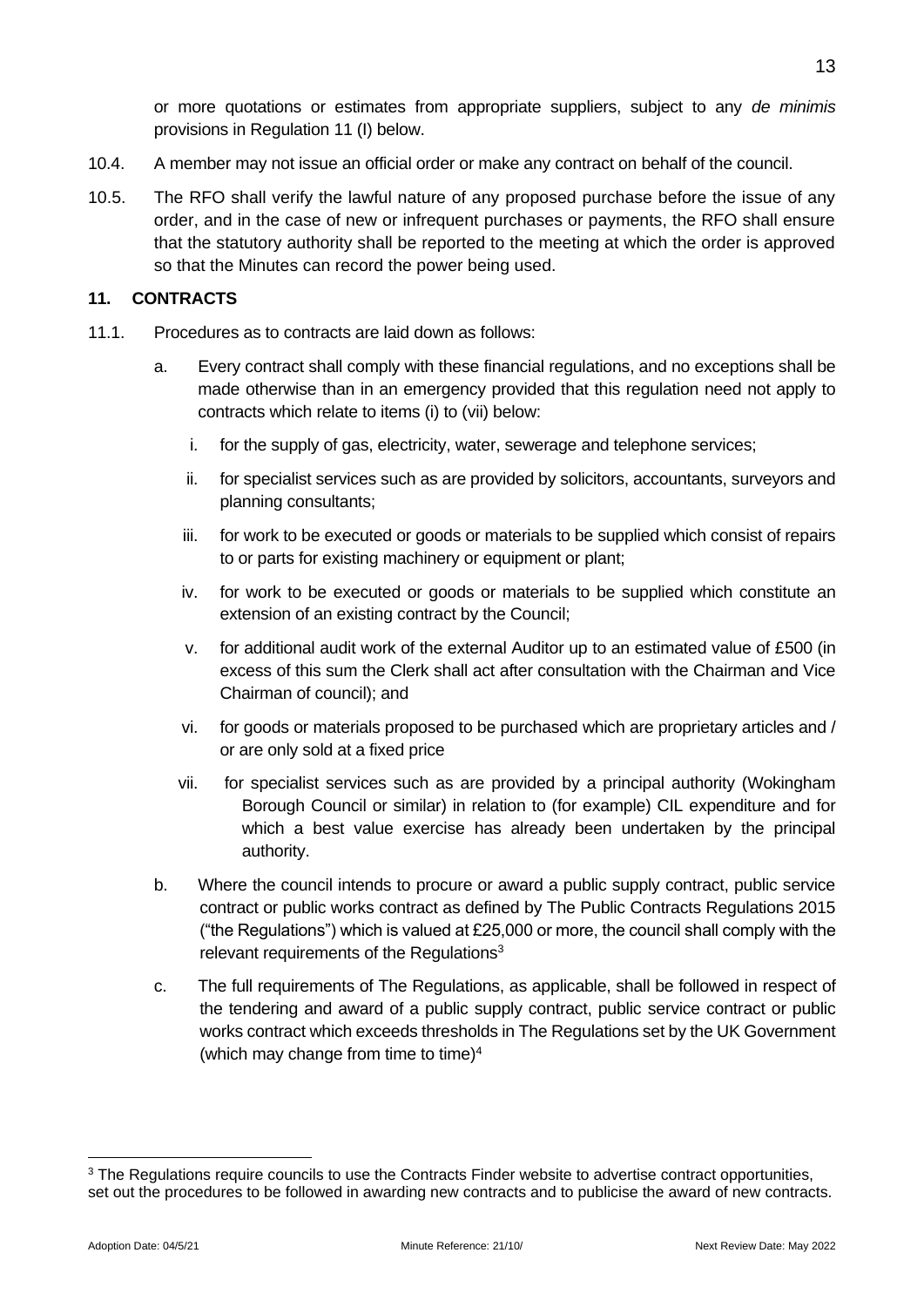- d. When applications are made to waive financial regulations relating to contracts to enable a price to be negotiated without competition the reason shall be embodied in a recommendation to the council.
- e. Such invitation to tender shall state the general nature of the intended contract and the Clerk shall obtain the necessary technical assistance to prepare a specification in appropriate cases. The invitation shall in addition state that tenders must be addressed to the Clerk. Each tendering firm shall be supplied with a specifically marked envelope in which the tender is to be sealed and remain sealed until the prescribed date for opening tenders for that contract.
- f. All sealed tenders shall be opened at the same time on the prescribed date by the Clerk in the presence of at least one member of council.
- g. Any invitation to tender issued under this regulation shall be subject to Standing Order 18d <sup>5</sup> and shall refer to the terms of the Bribery Act 2010.
- h. When it is to enter into a contract of less than  $£25,000$  in value for the supply of goods or materials or for the execution of works or specialist services other than such goods, materials works or specialist services as are excepted as set out in paragraph (a) the Clerk shall strive to obtain at least three quotations (priced descriptions of the proposed supply); where the value is below £3,000 and above £1,000 the Clerk shall strive to obtain three estimates. Otherwise, Regulation 10 (3) above shall apply.
- i. Contracts for small works up to £3,000 may be arranged at terms agreed in advance with contractors on the Council's approved list of suppliers or otherwise by competitive quotation.
	- j. The council shall not be obliged to accept the lowest or any tender, quote or estimate.
	- k. Should it occur that the council, or duly delegated committee, does not accept any tender, quote or estimate, the work is not allocated and the council requires further pricing, provided that the specification does not change, no person shall be permitted to submit a later tender, estimate or quote who was present when the original decision making process was being undertaken.

## <span id="page-13-0"></span>**12. PAYMENTS UNDER CONTRACTS FOR BUILDING OR OTHER CONSTRUCTION WORKS**

- 12.1. Payments on account of the contract sum shall be made within the time specified in the contract by the RFO upon authorised certificates of the architect or other consultants engaged to supervise the contract (subject to any percentage withholding as may be agreed in the particular contract).
- 12.2. Where contracts provide for payment by instalments the RFO shall maintain a record of all such payments. In any case where it is estimated that the total cost of work carried out under a contract, excluding agreed variations, will exceed the contract sum of 5% or more a report shall be submitted to the council.

<sup>5</sup> Based on NALC's model standing order 18d in Local Councils Explained © 2013 National Association of Local Councils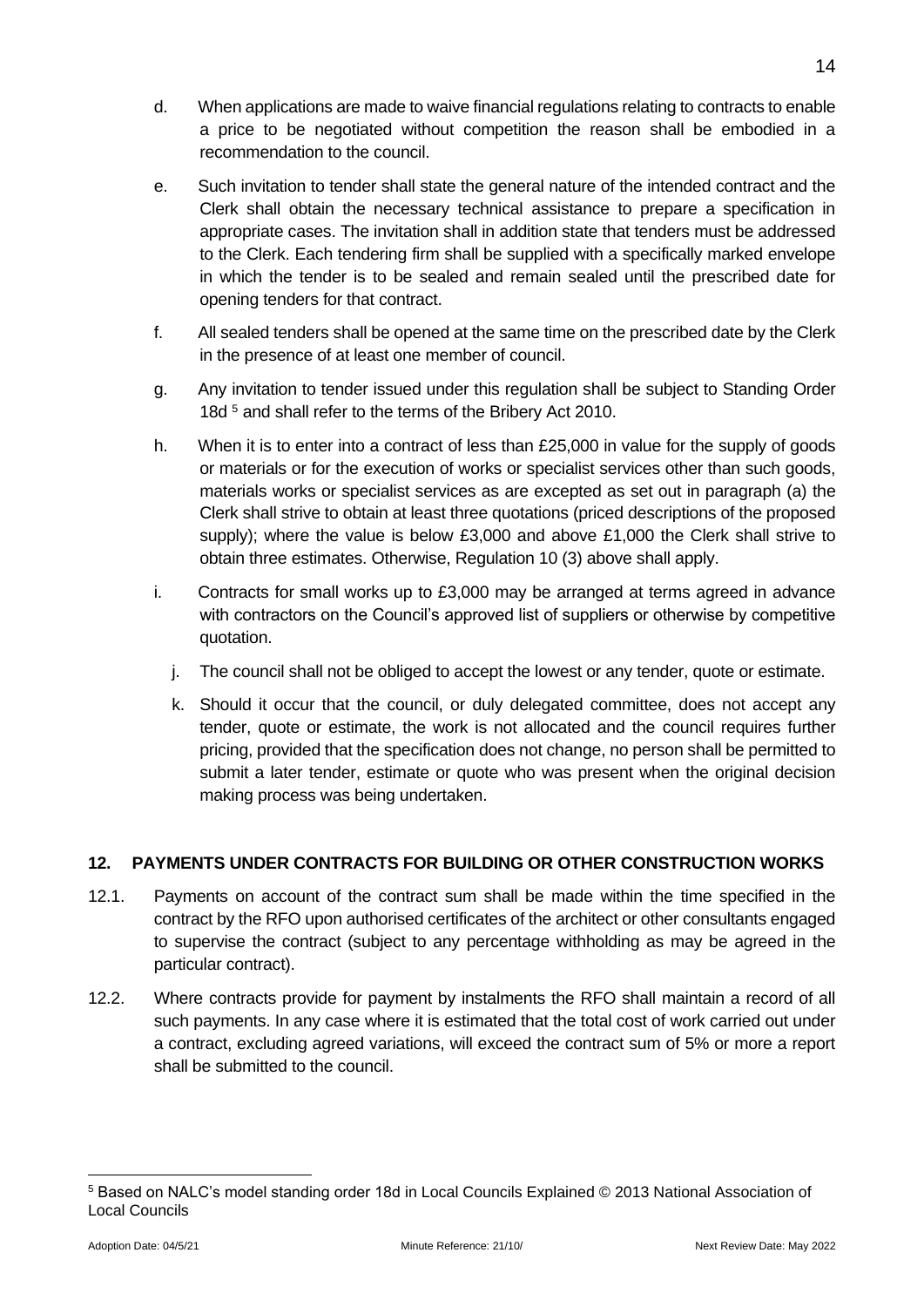12.3. Any variation to a contract or addition to or omission from a contract must be approved by the council and Clerk to the contractor in writing, the council being informed where the final cost is likely to exceed the financial provision.

#### <span id="page-14-0"></span>**13. STORES AND EQUIPMENT**

- 13.1. The Clerk shall be responsible for the care and custody of stores and equipment
- 13.2. Delivery Notes shall be obtained in respect of all goods received into store or otherwise delivered and goods must be checked as to order and quality at the time delivery is made.
- 13.3. Stocks shall be kept at the minimum levels consistent with operational requirements.
- 13.4. The RFO shall be responsible for periodic checks of stocks and stores at least annually.

#### <span id="page-14-1"></span>**14. ASSETS, PROPERTIES AND ESTATES**

- 14.1. The Clerk shall make appropriate arrangements for the custody of all title deeds and Land Registry Certificates of properties held by the council. The RFO shall ensure a record is maintained of all properties held by the council, recording the location, extent, plan, reference, purchase details, nature of the interest, tenancies granted, rents payable and purpose for which held in accordance with Accounts and Audit Regulations.
- 14.2. No tangible moveable property shall be purchased or otherwise acquired, sold, leased or otherwise disposed of, without the authority of the council, together with any other consents required by law, save where the estimated value of any one item of tangible movable property does not exceed £250.
- 14.3. No real property (interests in land) shall be sold, leased or otherwise disposed of without the authority of the council, together with any other consents required by law. In each case a Report in writing shall be provided to council in respect of valuation and surveyed condition of the property (including matters such as planning permissions and covenants) together with a proper business case (including an adequate level of consultation with the electorate).
- 14.4. No real property (interests in land) shall be purchased or acquired without the authority of the full council. In each case a Report in writing shall be provided to council in respect of valuation and surveyed condition of the property (including matters such as planning permissions and covenants) together with a proper business case (including an adequate level of consultation with the electorate).
- 14.5. Subject only to the limit set in Reg. 14.2 above, no tangible moveable property shall be purchased or acquired without the authority of the full council. In each case a Report in writing shall be provided to council with a full business case.
- 14.6. The RFO shall ensure that an appropriate and accurate Register of Assets and Investments is kept up to date. The continued existence of tangible assets shown in the Register shall be verified at least annually, possibly in conjunction with a health and safety inspection of assets.

#### <span id="page-14-2"></span>**15. INSURANCE**

- 15.1. Following the annual risk assessment (per Financial Regulation 17), the RFO shall effect all insurances and negotiate all claims on the council's insurers.
- 15.2. The RFO shall keep a record of all insurances effected by the council and the property and risks covered thereby and annually review it.